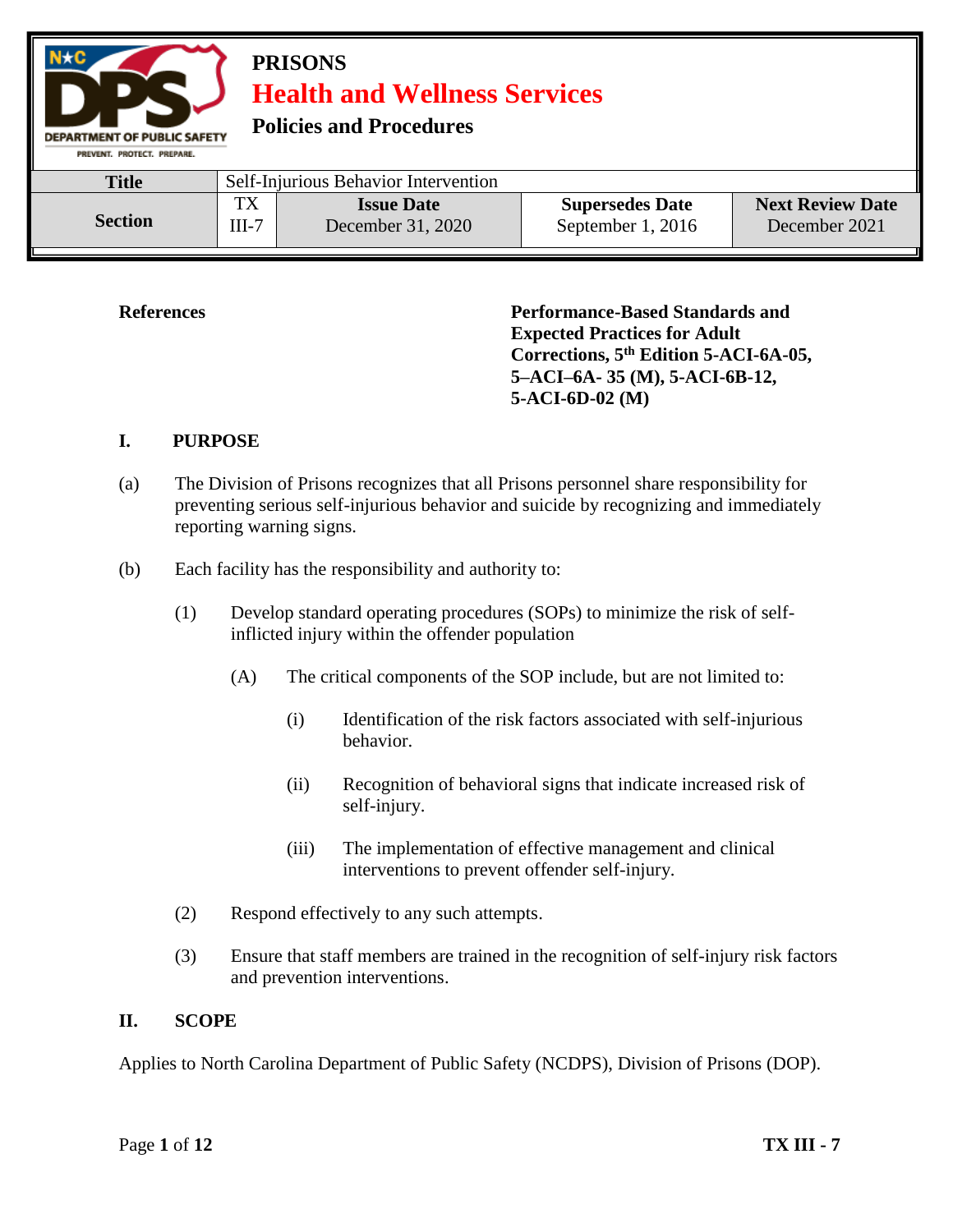

**Policies and Procedures** 

| <b>Title</b>   | Self-Injurious Behavior Intervention |                   |                        |                         |
|----------------|--------------------------------------|-------------------|------------------------|-------------------------|
| <b>Section</b> | ${\bf \tau v}$                       | <b>Issue Date</b> | <b>Supersedes Date</b> | <b>Next Review Date</b> |
|                | $III-7$                              | December 31, 2020 | September 1, 2016      | December 2021           |

### **III. DEFINITIONS**

- (a) **Constant Observation**  continuous line-of-sight monitoring or monitoring accomplished with the use of camera, by a prison employee (typically a Correctional Officer) or trained Peer Observer assigned to no other duties.
	- (1) More than one offender, but not more than four offenders, may be observed constantly by a designated prison employee if the physical layout and equipment so permit.
- (b) **Interdisciplinary Team (IDT)** A designated group of Custody, Medical, and Behavioral Health staff within a given facility that shall meet weekly to discuss significant cases or issues within the facility, as per NCDPS Prisons Policy and Procedure A.1200 Mutual Respect and Collaboration.
- (c) **Psychologist**  masters or doctoral level behavioral health clinical staff who is appropriately licensed under North Carolina state statute or a license eligible behavioral health staff under the North Carolina state statute and who has been assessed and granted full privileging within the Division of Prisons, Health and Wellness.
- (d) **Peer Observer**  selected and trained offender, in accordance with the Peer Observation Program Operational Manual, assigned to provide one – to – one visual observation of an offender on self-injurious precautions or suicide watch.
	- (1) Constant observation by a Peer Observer must be limited to one-to-one only, whether by line-of-sight or by camera.
	- (2) Peer Observer provides constant observation under supervision of an assigned custody staff.
- (e) **Self-Injurious Behavior** –behaviors in which an individual deliberately inflicts harm to his or her body for purposes not socially recognized or sanctioned, but without the obvious intention of committing suicide.
- (f) **Self-Injury Precautions** –Documented observation and property restriction aimed at preventing self-injury/self-harm on the part of an offender on Suicide Watch.
	- (1) The Level of observation shall be continuous.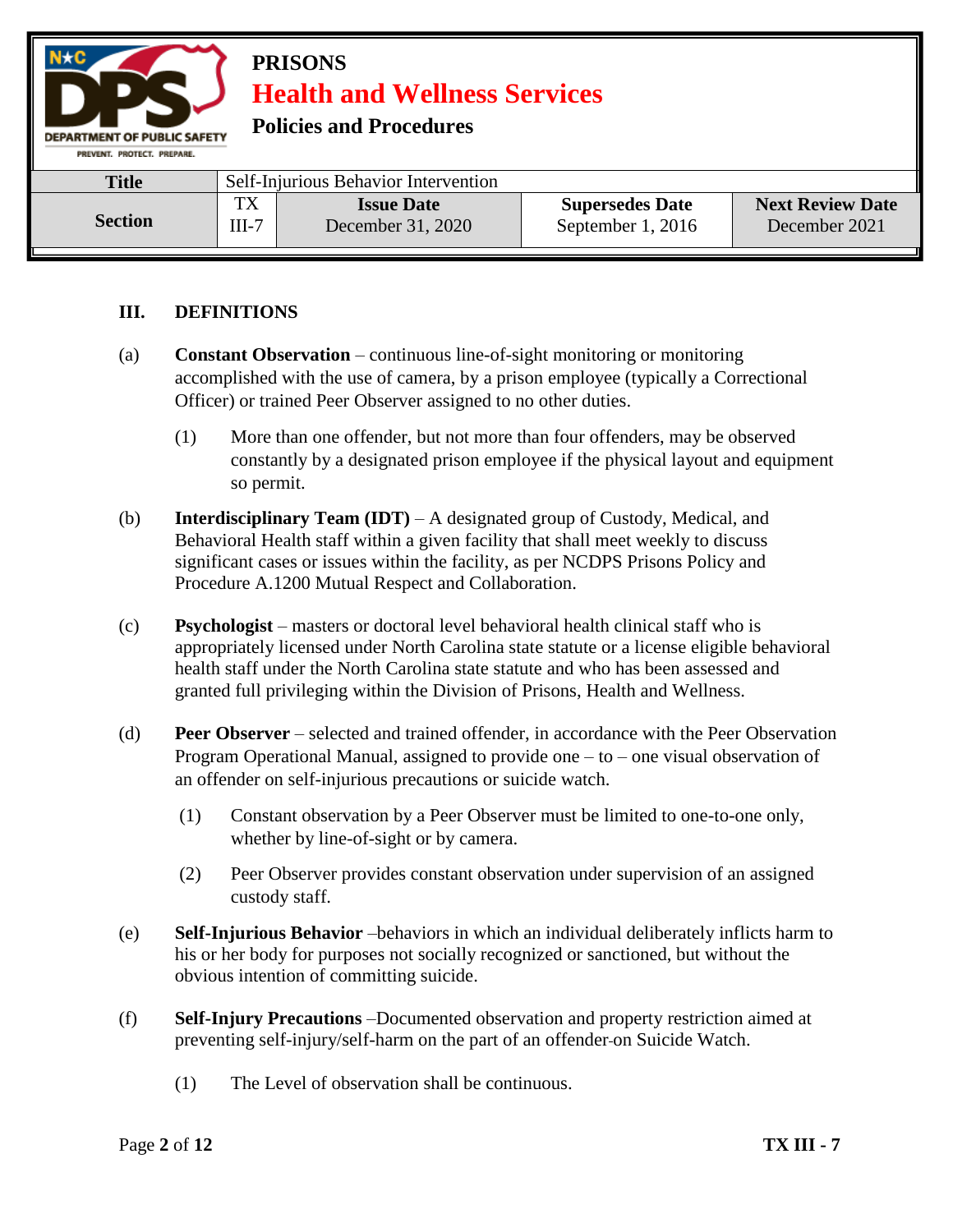**Policies and Procedures** 

DEPARTMENT OF PUBLIC SAFETY

| PREVENT, PROTECT, PREPARE, |               |                                        |                                               |                                          |  |
|----------------------------|---------------|----------------------------------------|-----------------------------------------------|------------------------------------------|--|
| <b>Title</b>               |               | Self-Injurious Behavior Intervention   |                                               |                                          |  |
| <b>Section</b>             | TX<br>$III-7$ | <b>Issue Date</b><br>December 31, 2020 | <b>Supersedes Date</b><br>September $1, 2016$ | <b>Next Review Date</b><br>December 2021 |  |

- (2) Documentation of observation and cell door checks must be made on the watch log/cell forms associated with offender's observation status.
- (g) **Self-Injury Risk Assessment**  an evaluative method employed by clinical behavioral health staff to aid in determining the degree of risk for self-injury of a given offender.
- (h) **Suicide**  death caused by self-directed injurious behavior with intent to die as a result of the behavior.
- (i) **Suicide Prevention Program Coordinator** assigned by the Assistant Director of Behavioral Health for that region for the facility's suicide prevention program.
	- (A) Responsible for managing the treatment of suicidal/self-injurious offenders
	- (B) Ensuring the facility's suicide prevention program conforms to the guidelines for training, identification, referral, assessment, and interventions.
	- (C) Follow up in accordance with Health and Wellness Policy TX III 9, Suicide Prevention Program.
	- (D) Must be a Licensed Psychologist or Psychological Associate.
	- (E) Psychological Program Managers shall serve as the identified Suicide Prevention Program Coordinators for facilities within their area of coverage.
		- (i) Authorized to delegate aspects of the Suicide Prevention Program to staff under their clinical oversight.
- (j) **Suicide Watch –** one-on-one constant and direct observation of someone who has threatened to or has presented as at-risk to harm or kill himself/herself.

### **IV. IMPLEMENTATION**

### (a) **Responsibility**

(1) The Warden will direct Behavioral Health staff to develop a standing operating procedure (SOP).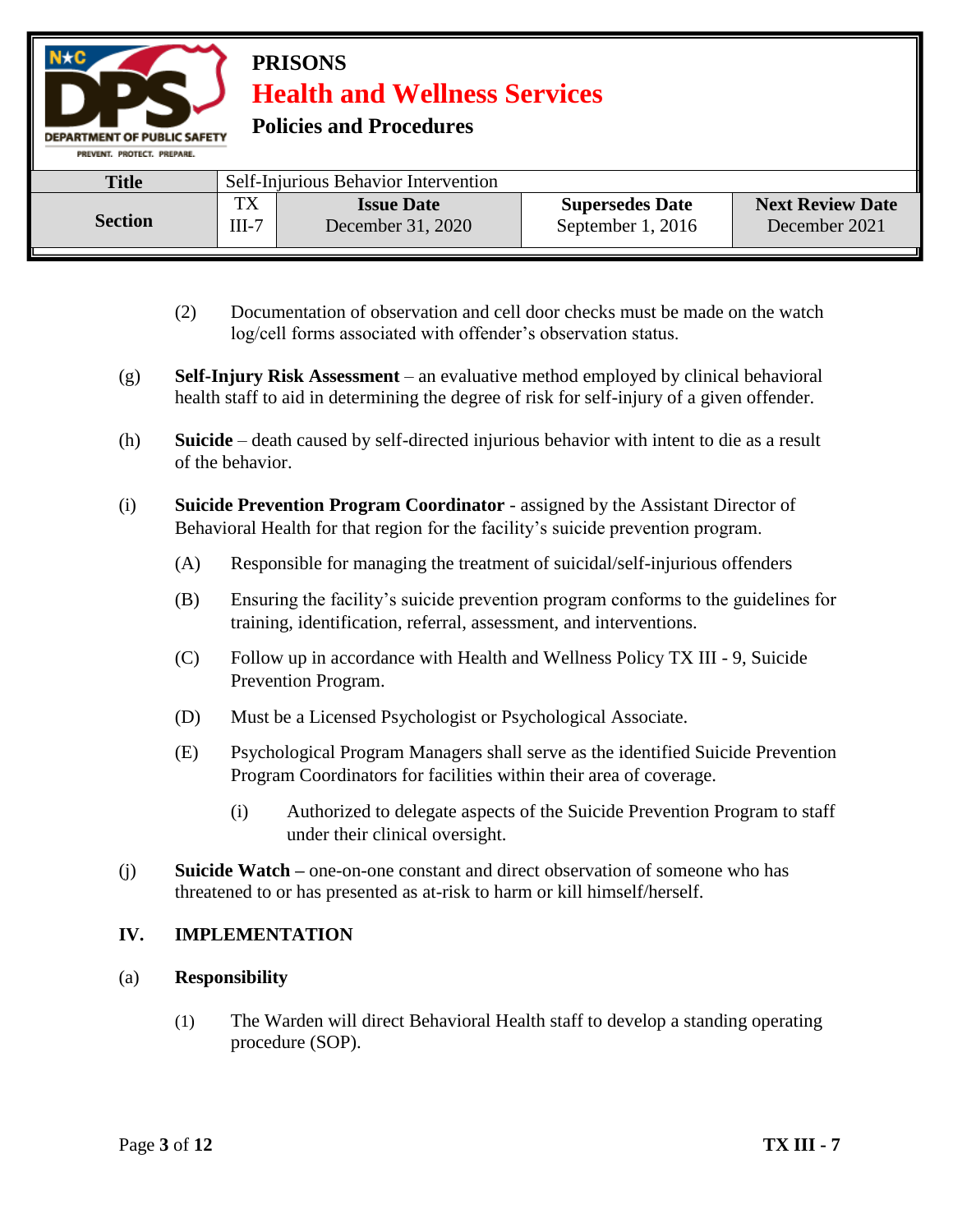**Policies and Procedures** 

| PREVENT, PROTECT, PREPARE, |               |                                        |                                             |                                          |
|----------------------------|---------------|----------------------------------------|---------------------------------------------|------------------------------------------|
| <b>Title</b>               |               | Self-Injurious Behavior Intervention   |                                             |                                          |
| <b>Section</b>             | TX<br>$III-7$ | <b>Issue Date</b><br>December 31, 2020 | <b>Supersedes Date</b><br>September 1, 2016 | <b>Next Review Date</b><br>December 2021 |

- (A) Pursuant to review and approval of the facility SOP by the Director of Behavioral Health, the Regional Directors/Facility Wardens are responsible for implementing the SOPs.
- (B) Facility SOP, at minimum, will address the following areas:
	- (i) Personnel training on suicide and self-injury prevention during basic training, orientation, and annually thereafter.
	- (ii) Delineating the requirements for observation and effective management of self-injurious behaviors.
	- (iii) Protective housing, a designated room or cell for offenders identified as at-risk for self-injury, consistent with resources available at each facility.
	- (iv) Immediate and unimpeded access to life-saving emergency medical and/or behavioral health care.
	- (v) Immediate referral to behavioral health staff for offenders presenting with any observed or reported risk factor indicating imminent risk for self-injury
	- (vi) Immediate availability and access to rescue tools.
	- (vii) Employee training of the location of the tools and how to use them;
	- (viii) Transfer to another facility when appropriate housing is not available onsite, or offender cannot be managed safely and/or as clinically indicated.
	- (ix) Designate facility staff to provide Constant Observation and other preventative measures required to ensure the offender's safety.
- (C) Generate facility data on self-injury attempts using the Self-Injury Risk Assessment to collect, trend, and analyze defined data for use by the Deputy Director of Behavioral Health.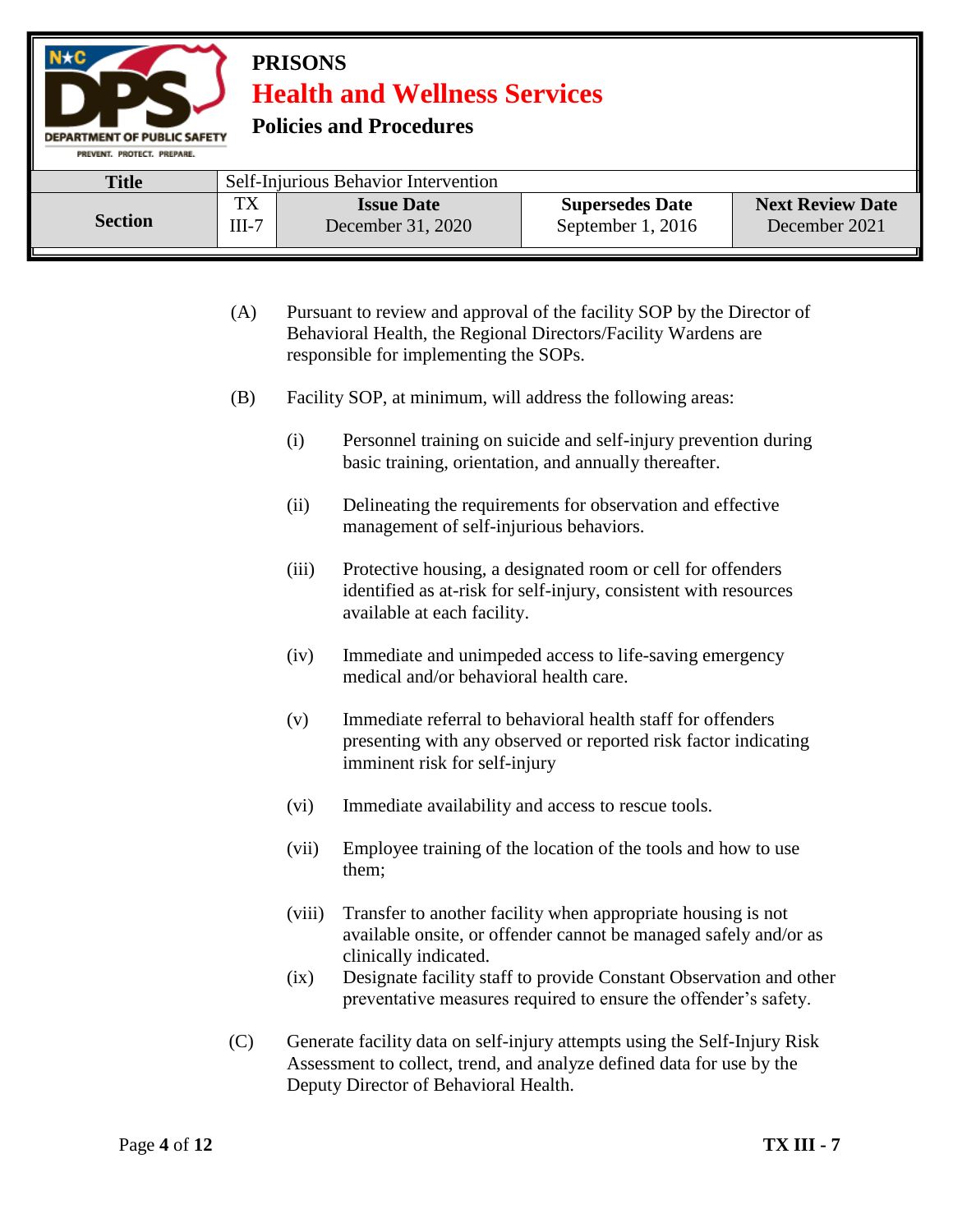**Policies and Procedures** 

| PREVENT, PROTECT, PREPARE, |                     |                                        |                                             |                                          |
|----------------------------|---------------------|----------------------------------------|---------------------------------------------|------------------------------------------|
| <b>Title</b>               |                     | Self-Injurious Behavior Intervention   |                                             |                                          |
| <b>Section</b>             | тv<br>1А<br>$III-7$ | <b>Issue Date</b><br>December 31, 2020 | <b>Supersedes Date</b><br>September 1, 2016 | <b>Next Review Date</b><br>December 2021 |

- (D) The Suicide Prevention Program Coordinator and facility Warden/designee will conduct quarterly reviews of self-injury attempts, to include:
	- (i) Identification of historical, clinical and situational/environmental risk factors.
	- (ii) Verification of completed quarterly reviews will be forwarded to the Assistant Director of Behavioral Health of that region.
- (2) Suicide Prevention Program Coordinator is responsible for:
	- (A) Ensuring that processes for the identification, management and appropriate referral of offenders at risk for self-injurious behavior are implemented consistent with the procedural guidelines in this policy.
	- (B) Providing for ongoing education/training for employees on issues pertinent to the safe and effective management of offenders at risk for self-injurious behavior.

### **V. Staff Training**

- (a) Training materials for suicide and self-injury prevention are developed at the Division level and will be presented during basic training and orientation, and annually thereafter.
	- (1) Training should cover, at minimum:
		- (A) Periods of increased risk of self-injury during incarceration;
		- (B) Signs of risk for suicide/self-injurious behavior;
		- (C) Clinical, historical and situational/environmental risk factors;
		- (D) Myths about suicide;
		- (E) Devices and methods used for self-injury;
		- (F) Intervention and management of potentially self-injurious offender;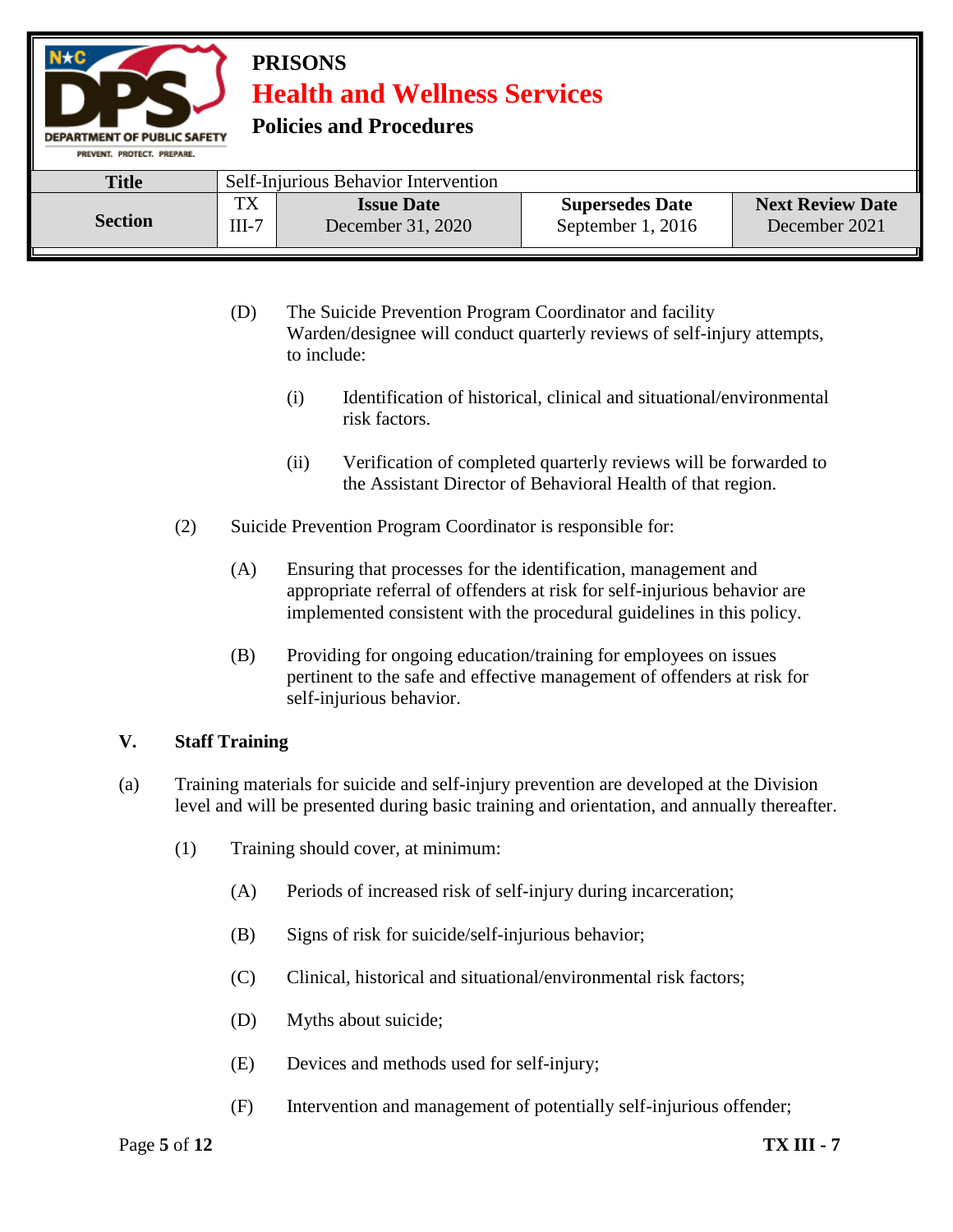**Policies and Procedures** 

| <b>FREVERIL FROJECT: FREFARE:</b> |               |                                        |                                             |                                          |
|-----------------------------------|---------------|----------------------------------------|---------------------------------------------|------------------------------------------|
| <b>Title</b>                      |               | Self-Injurious Behavior Intervention   |                                             |                                          |
| <b>Section</b>                    | ТX<br>$III-7$ | <b>Issue Date</b><br>December 31, 2020 | <b>Supersedes Date</b><br>September 1, 2016 | <b>Next Review Date</b><br>December 2021 |

- (G) Motivational factors, including mood alterations and tension reduction;
- (H) Procedure to initiate a referral to behavioral health; and
- (I) Health and Wellness Policies TX III 9 Suicide Prevention Program and TX III - 7 Self-Injurious Behaviors Intervention
- (2) The Director of Behavioral Health or designee will review and approve the standardized lesson plan annually.
- (3) Documentation of training will be maintained in the Learning Management System (LMS).

#### **VI. Initial Precautions**

- (a) An offender suspected of or observed as being at risk for self-injury by staff other than behavioral health staff (e.g., Correctional Officer) will be placed on constant observation until evaluated by the psychiatric provider, psychologist, or clinical social worker.
- (b) The offender will be placed in an area, cell or room, which has been designated within the facility to provide constant observation for self-injurious behaviors.
	- (1) Line of sight of the offender is maintained at all times.
	- (2) The offender and cell/room/area will be searched and inspected prior to placement in the cell/room/area to ensure there are no items that would facilitate hanging, contraband or dangerous items that could be used for self-harm.
- (c) Staff initiating the constant observation will simultaneously notify the Officer-in-Charge (OIC).
- (d) The OIC will:
	- (1) Notify nursing staff of offender on constant observation to come to the cell to evaluate, assess and clear (if clinically indicated) for medical/physical conditions or concerns.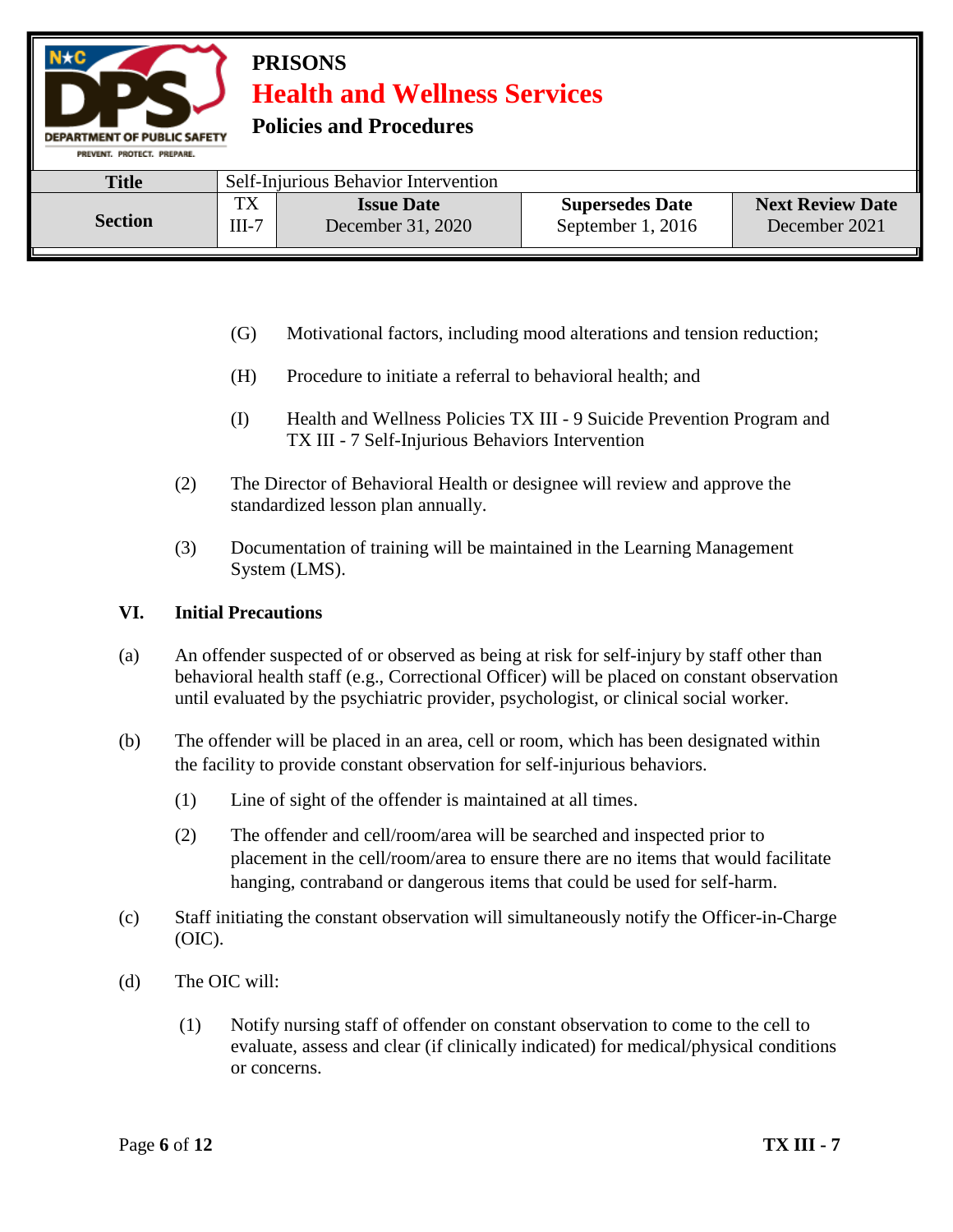**Policies and Procedures** 

| PREVENT, PROTECT, PREPARE, |                      |                                        |                                               |                                          |  |  |
|----------------------------|----------------------|----------------------------------------|-----------------------------------------------|------------------------------------------|--|--|
| <b>Title</b>               |                      | Self-Injurious Behavior Intervention   |                                               |                                          |  |  |
| <b>Section</b>             | тv<br>1 A<br>$III-7$ | <b>Issue Date</b><br>December 31, 2020 | <b>Supersedes Date</b><br>September 1, $2016$ | <b>Next Review Date</b><br>December 2021 |  |  |

- (A) The assessment will take place as soon as possible after the offender's initial placement on this status.
- (2) Concurrently contact the on duty or on call Behavioral Health Clinician (psychologist, psychiatrist or licensed clinical social worker) and the facility's duty officer, to inform both individuals of the offender's current self-injury status.
- (e) Offenders on constant observation will be given a safety blanket, safety smock, and vinylcovered mattress.
	- (1) Under no circumstances will an offender be left without a means to minimize physical exposure.
	- (2) All other property is to be removed, unless a behavioral health clinician (psychiatric provider, psychologist, or licensed clinical social worker) authorizes the property to remain in the cell/room.
- (f) Only a behavioral health clinician (psychiatric provider, psychologist, or clinical social worker) may determine the ongoing conditions of the observation and any limiting of property which will be solely for the purpose of maintaining the safety of the individual.
	- (1) If the offender owns prescription glasses and they are needed for him/her to see, the clinician will determine whether or not the offender may have them while on constant observation.
	- (2) Unless the written order of the behavioral health clinician explicitly denies the following items (clinical justification for denial must be documented in the offender's order/chart), they will also be provided to the offender while he/she is on constant observation: toilet paper (without cardboard roll), a single Styrofoam cup, a finger toothbrush, and a towel.
		- (A) All items will be collected by the Correctional Officer or nursing staff when not in use.
		- (B) The use of the towel may occur only under direct observation of a prison employee.
		- (C) At no time will a Peer Observer be used to retrieve items/property from or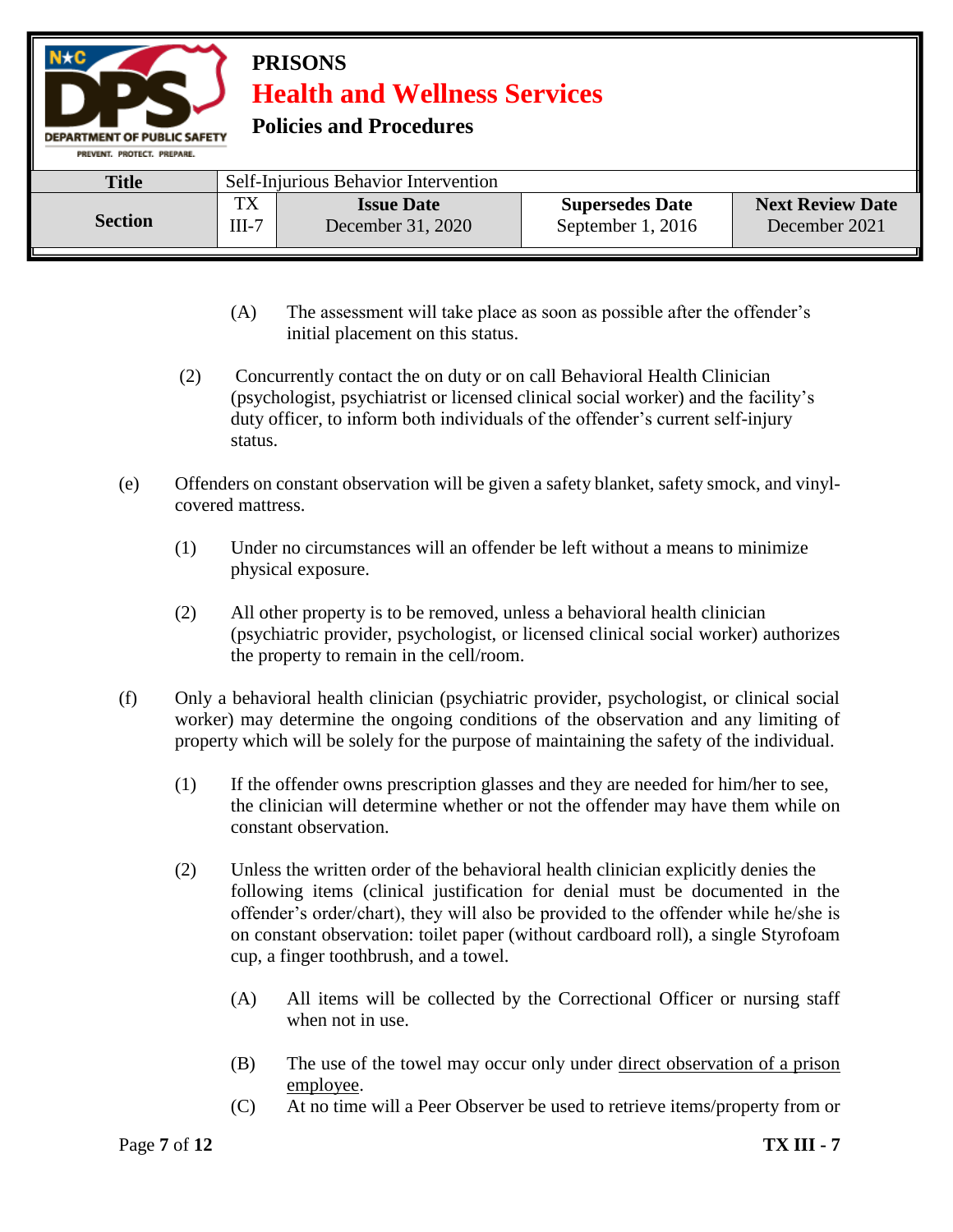**Policies and Procedures** 

DEPARTMENT OF PUBLIC SAFETY

| PREVENT, PROTECT, PREPARE, |               |                                        |                                             |                                          |
|----------------------------|---------------|----------------------------------------|---------------------------------------------|------------------------------------------|
| <b>Title</b>               |               | Self-Injurious Behavior Intervention   |                                             |                                          |
| <b>Section</b>             | TX<br>$III-7$ | <b>Issue Date</b><br>December 31, 2020 | <b>Supersedes Date</b><br>September 1, 2016 | <b>Next Review Date</b><br>December 2021 |

provide items/property to an offender on suicide watch.

- (3) The behavioral health clinician will:
	- (A) Document in the offender's healthcare record the order regarding property and any other precautions.
	- (B) Communicate the order to the shift OIC.
		- (i) The shift OIC is responsible for communicating with the next shift's OIC.
		- (ii) OICs will ensure staff are informed of the current order.
- (g) Offenders on constant observation will be served bone-free meals with a security utensil, such as a heavy paper spoon (e.g., the EcoSecurity utensil or similar Division approved instrument).
- (h) Documentation of observations by
	- (1) Correctional Officers, conducting Constant Observation or supervising a Peer Observer, will be made every fifteen (15) minutes on the Daily Report of Segregated Offender, DC-141 (or Electronic Rounds Tracking Tablet).
	- (2) Peer Observers will be made every fifteen (15) minutes on DC 422 POP Suicide Watch Peer Observation Log form.
- (i) Continuous line-of-sight monitoring of an offender on constant observation will be maintained when he/she is out of the designated cell (e.g., when changing cells, showering, transferring to other facilities, being transported to an outside hospital).
	- (1) Peer Observers will not be used in these situations.

### **VII. Subsequent Actions to be Taken**

(a) An offender placed on constant observation must be evaluated by a behavioral health clinician within twenty-four (24) hours. Pending and during the evaluation, which is conducted in person (preferred) or remotely via telepsychology using an approved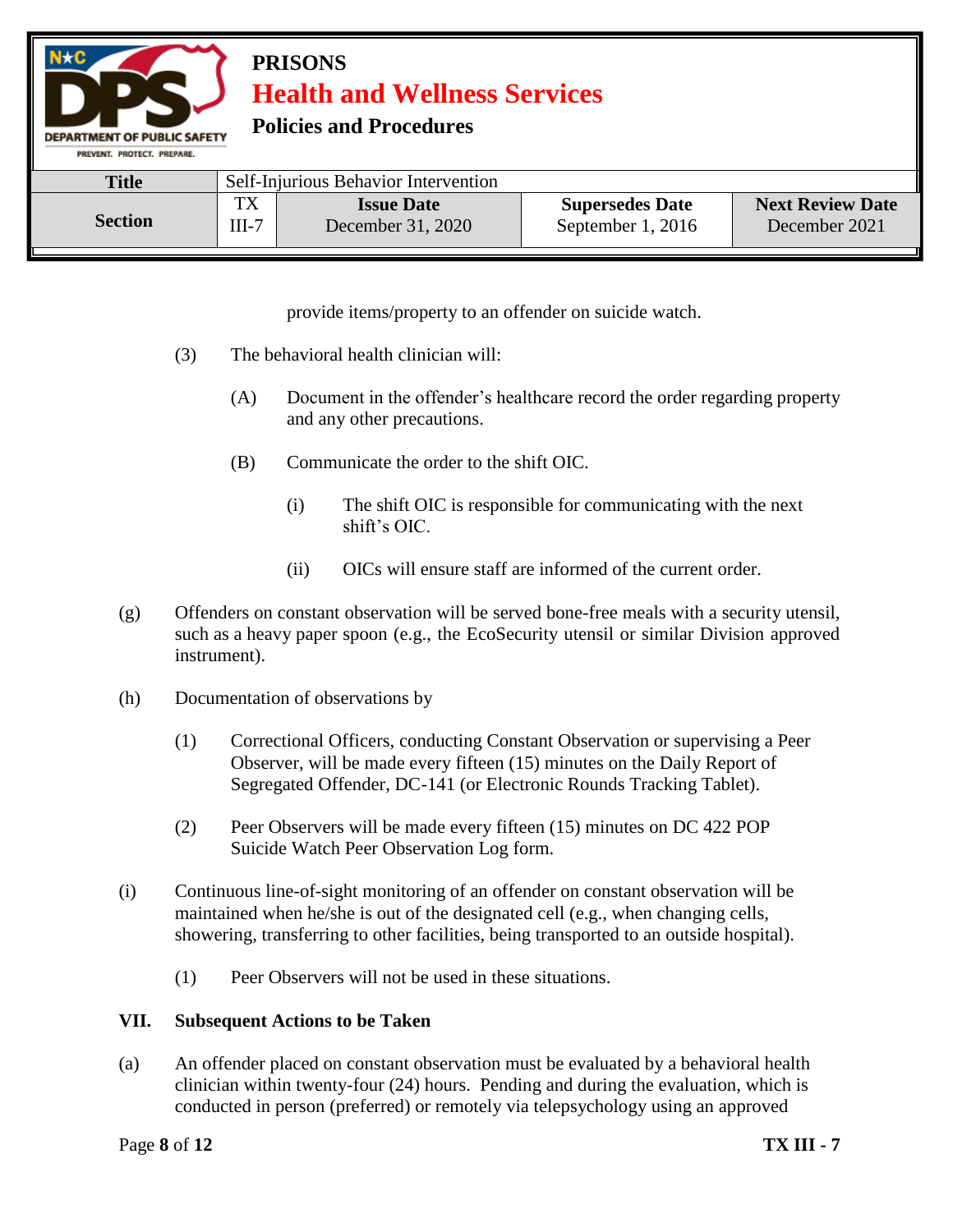| $N \star C$<br><b>PRISONS</b><br><b>Health and Wellness Services</b><br><b>Policies and Procedures</b><br><b>DEPARTMENT OF PUBLIC SAFETY</b><br>PREVENT, PROTECT, PREPARE,  |                                      |  |  |  |  |  |
|-----------------------------------------------------------------------------------------------------------------------------------------------------------------------------|--------------------------------------|--|--|--|--|--|
| <b>Title</b>                                                                                                                                                                | Self-Injurious Behavior Intervention |  |  |  |  |  |
| <b>TX</b><br><b>Next Review Date</b><br><b>Supersedes Date</b><br><b>Issue Date</b><br><b>Section</b><br>September 1, 2016<br>December 31, 2020<br>$III-7$<br>December 2021 |                                      |  |  |  |  |  |

video-conferencing device or platform. Constant observation will be maintained throughout the evaluation.

- (1) The behavioral health clinician will determine which of the following applies:
	- (A) Significant risk for suicide or serious self-injurious behavior;
	- (B) Not at significant risk of suicide or serious self-injurious behavior; or
	- (C) Currently unable to rule in or rule out potential risk for suicide or serious self-injurious behavior to a reasonable degree of clinical certainty.
- (b) On the basis of the evaluation, including completion of the Self-Injury Risk Assessment, the offender status may be changed formally to Self-Injury Precautions or the offender may be removed altogether from any form of special monitoring for self-injury. In all cases for which a clinician is unable to rule out the potential risk for suicide, the offender will be placed on Self-Injury Precautions. In the event the offender on constant observation is assessed as not in need of Self-Injury Precautions, any further follow-up will be based on clinical needs.
- (c) All previous precautions while on constant observation will remain in effect while on Self-Injury Precautions.
- (d) While on Self-Injury Precautions, the offender will be evaluated daily by a psychiatric provider, psychologist, or clinical social worker, either in person (preferred) or remotely via telepsychology using an approved video-conferencing device or platform, to determine whether the offender continues to be at risk for self-injury as a result of his/her mental condition and whether the offender's needs exceed the resources of the facility in question.
- (e) If the offender continues to be at risk for Self-Injury and his/her needs do not exceed the resources of the facility, the offender will remain on Self-Injury Precautions at that facility. If the needs of the offender exceed the resources of the facility, the offender will be transferred to a setting that can meet his/her needs. Documentation will be completed in the offender's healthcare record and will be conveyed to the OIC.
- (f) In coordination with custody staff, offenders placed on Self-Injury Precautions may be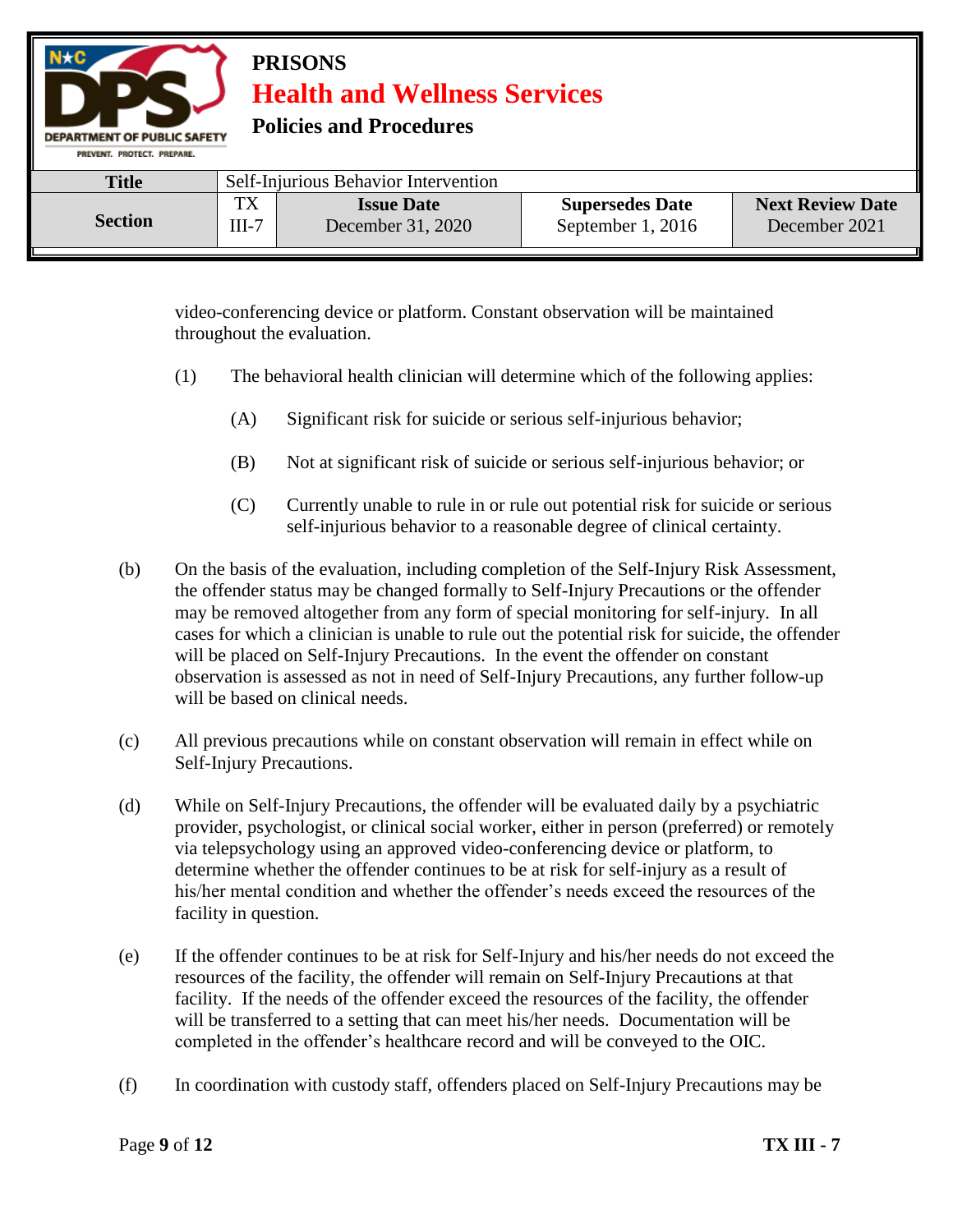

permitted to shower or otherwise bathe, including being offered a change in clothing, safety smock or blanket.

- (g) Consultations between primary care providers, medical specialty consultants, behavioral health clinicians, and the interdisciplinary team regarding an offender on Self-Injury Precautions, as well as direct contacts with the offender, will be clearly documented in the offender healthcare record on the same day of the contact.
- (h) In addition to custody staff providing constant observation and a behavioral health clinician making daily contact, nursing staff when on site will make daily contact with the offender. This contact will be documented in the offender's healthcare record.
- (i) The offender's individualized plan shall be revised to reflect any changes in clinical status and all other changes/interventions deemed clinically appropriate at that point in time. These changes shall be discussed with the offender prior to the offender's removal from Self-Injury Precautions.

#### **VIII. Discontinuation**

- (a) Discontinuation of Self-Injury Precautions for an offender can only be authorized by written order of a psychiatric provider, psychologist, or clinical social worker.
- (b) If the clinician determines the offender is not at imminent risk for self-injury, Self-Injury Precautions can be discontinued and the offender be returned to the previously assigned housing status.
- (c) If the offender was housed in restrictive housing just prior to the placement of the offender on Self-Injury Precautions status, the clinician will carefully review the case to determine the offender's mental health needs and the least restrictive housing assignment for the offender.
- (d) Consultation with the Assistant Director of Behavioral Health for the Region within which the institution is located and/or the Director/Dept. Director of Behavioral Health may be necessary in select cases to determine the most appropriate housing assignment.
- (e) At the time of discontinuation of Self-Injury Precautions, a summary of recently verbalized threats or acts of self-injury shall be completed in the offender healthcare record. This documentation shall include the rationale for interventions employed as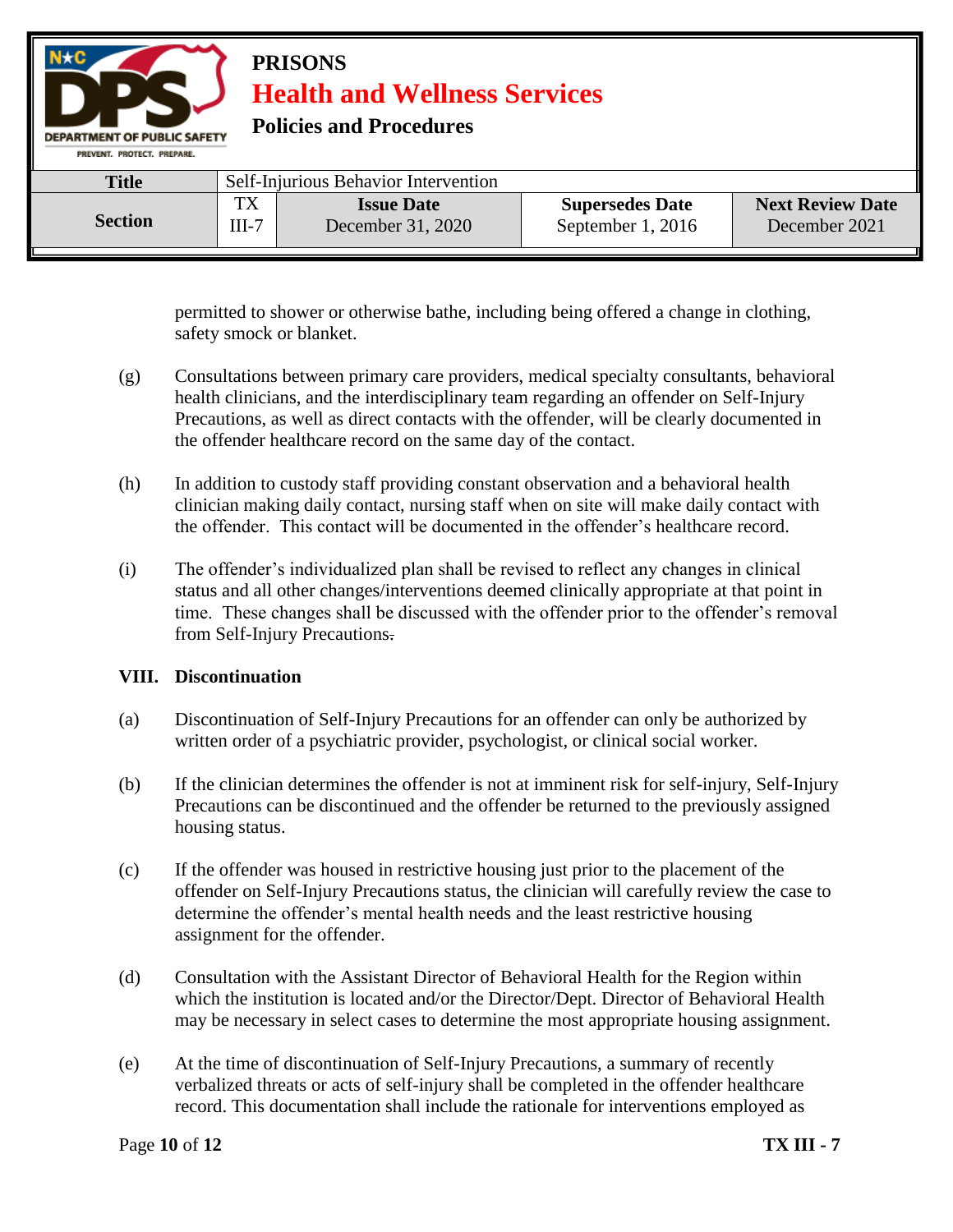

well as recommendations/plans to reduce and effectively manage any future acts or threats of self-injury.

- (f) Any information pertinent to the appropriate management of the offender will be conveyed to the OIC and nursing as applicable.
- (g) The OIC is responsible for communicating with the next shift's OIC. The OIC will ensure oncoming staff are informed of the discontinuation of Self-Injury Precautions.
- (h) At least one Behavioral Health follow-up contact will occur the next day following removal from Self-Injury Precautions. This follow-up contact shall include, but not be limited to, a debriefing opportunity for the offender (a separate debriefing shall also be conducted with staff responding to the incident when appropriate).
- (i) Following the required follow-up contact, the frequency and duration of behavioral health services, will be based on the offender's assessed clinical needs. Offenders not on a behavioral health caseload will be assessed for the need for continued routine support and therapy.

### **IX. MAINTENANCE OF APPROVED MATTRESSES AND TEAR-RESISTANT BLANKETS AND SMOCK**

- (a) An inventory of approved mattresses, blankets, and smocks shall be maintained at each facility to ensure that sufficient numbers of each are immediately available on site.
- (b) When in use, the condition of each mattress, blanket, and smock will be inspected at least once every twenty-four (24) hours. All items with tears, loose stitching, or other significant defects shall be replaced immediately.
- (c) When in use, the vinyl-covered mattress and tear-resistant blanket and smock shall be replaced:
	- (1) When soiled; or
	- (2) As otherwise indicated.